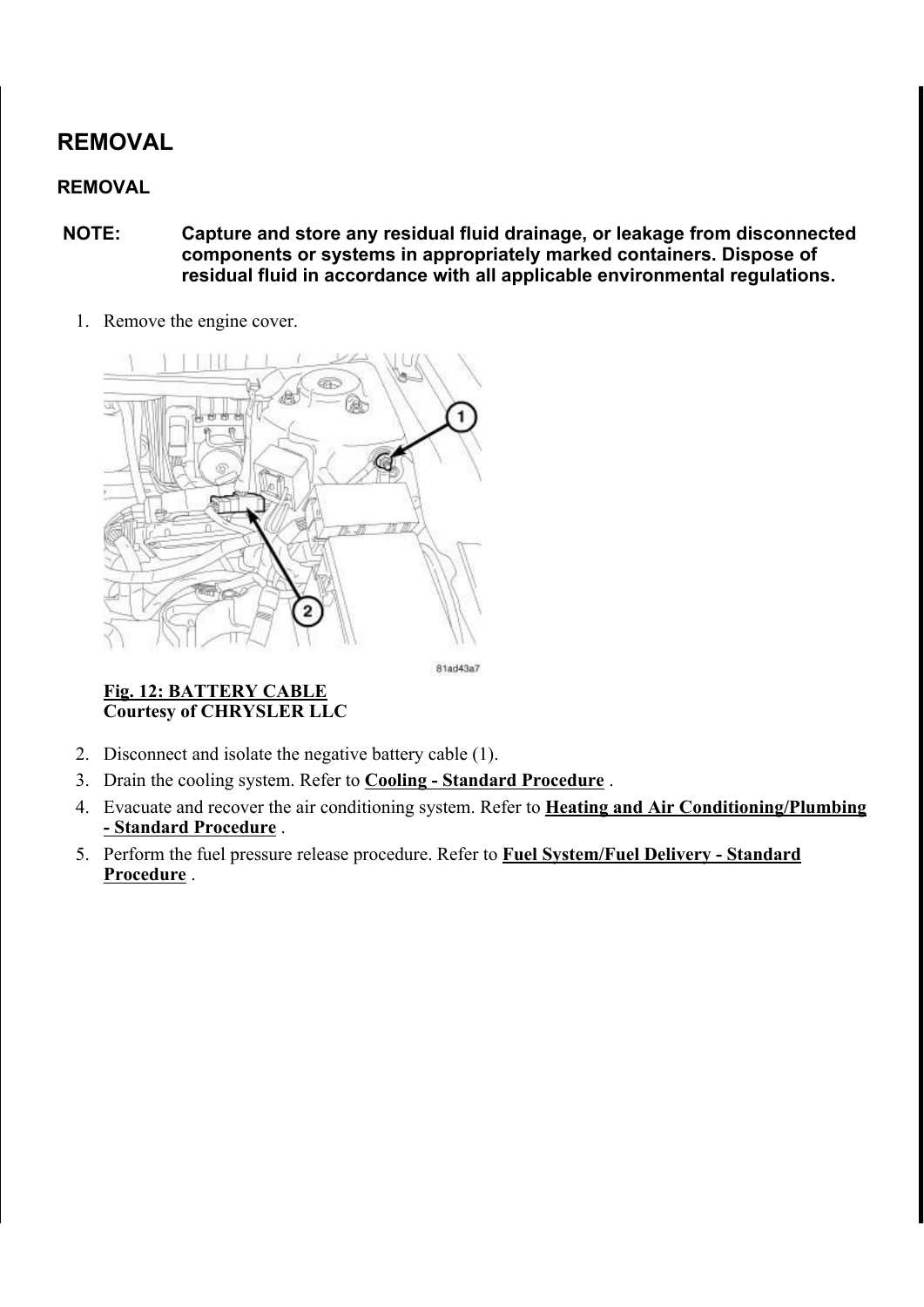

81ae097d

#### Fig. 13: Disconnecting/Reconnecting Fuel Line Courtesy of CHRYSLER LLC

6. Disconnect fuel line (1) from the fuel rail inlet (2) and position aside.



#### Fig. 14: HOUSING - AIR CLEANER Courtesy of CHRYSLER LLC

7. Remove the Air Cleaner Housing (4). See Engine/Air Intake System/BODY, Air Cleaner -Removal.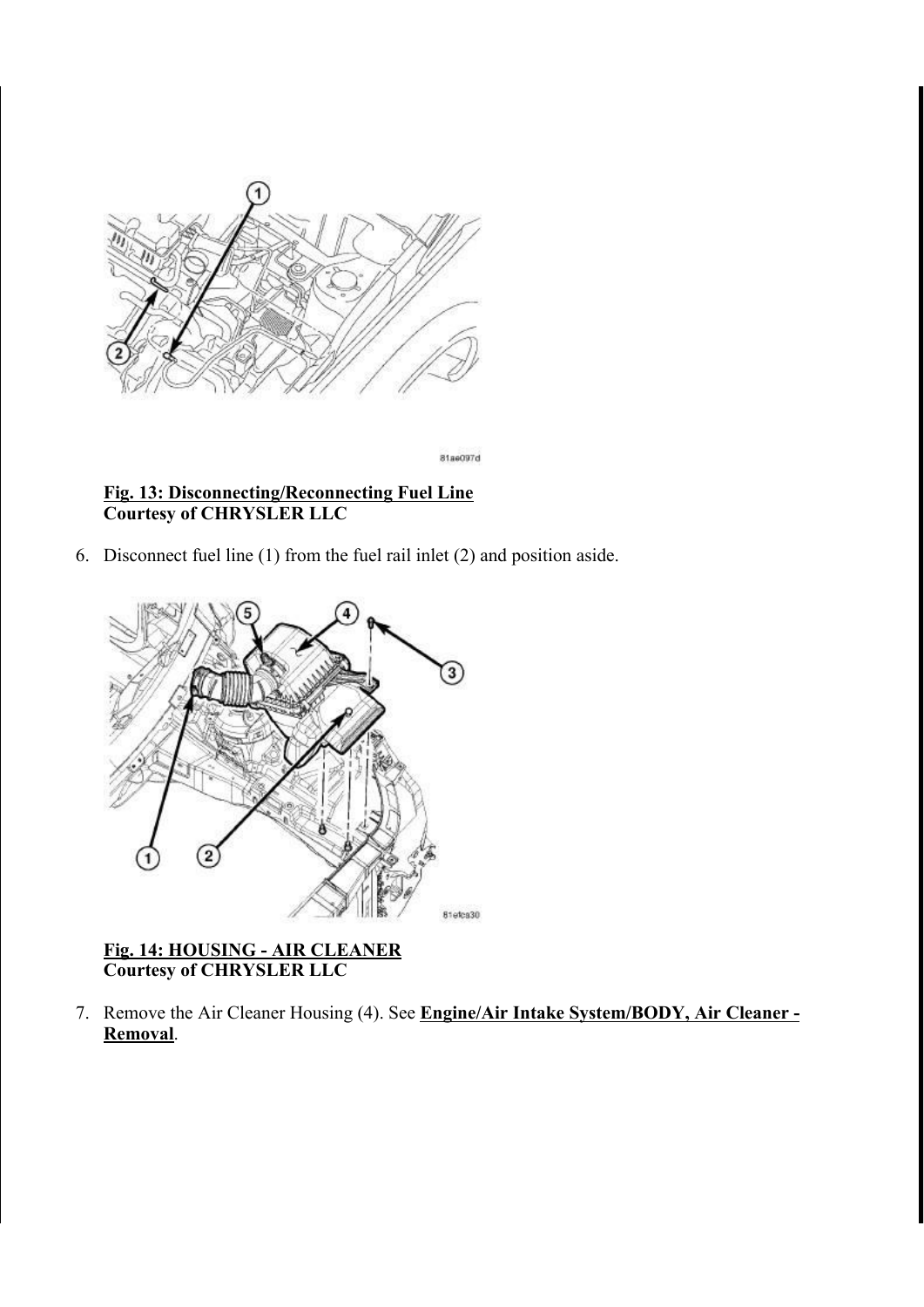

#### Fig. 15: Identifying Upper Intake Manifold Bolts Courtesy of CHRYSLER LLC

8. Remove the Upper Intake Manifold (2). See Engine/Manifolds/MANIFOLD, Intake - Removal.



81eb3f26

#### Fig. 16: Belly Pan Courtesy of CHRYSLER LLC

| $\vert$ 1 | - Fasteners   |
|-----------|---------------|
|           | 2 - Belly Pan |

- 9. Raise the vehicle.
- 10. Remove the 12 belly pan fasteners (1) and remove the belly pan (2).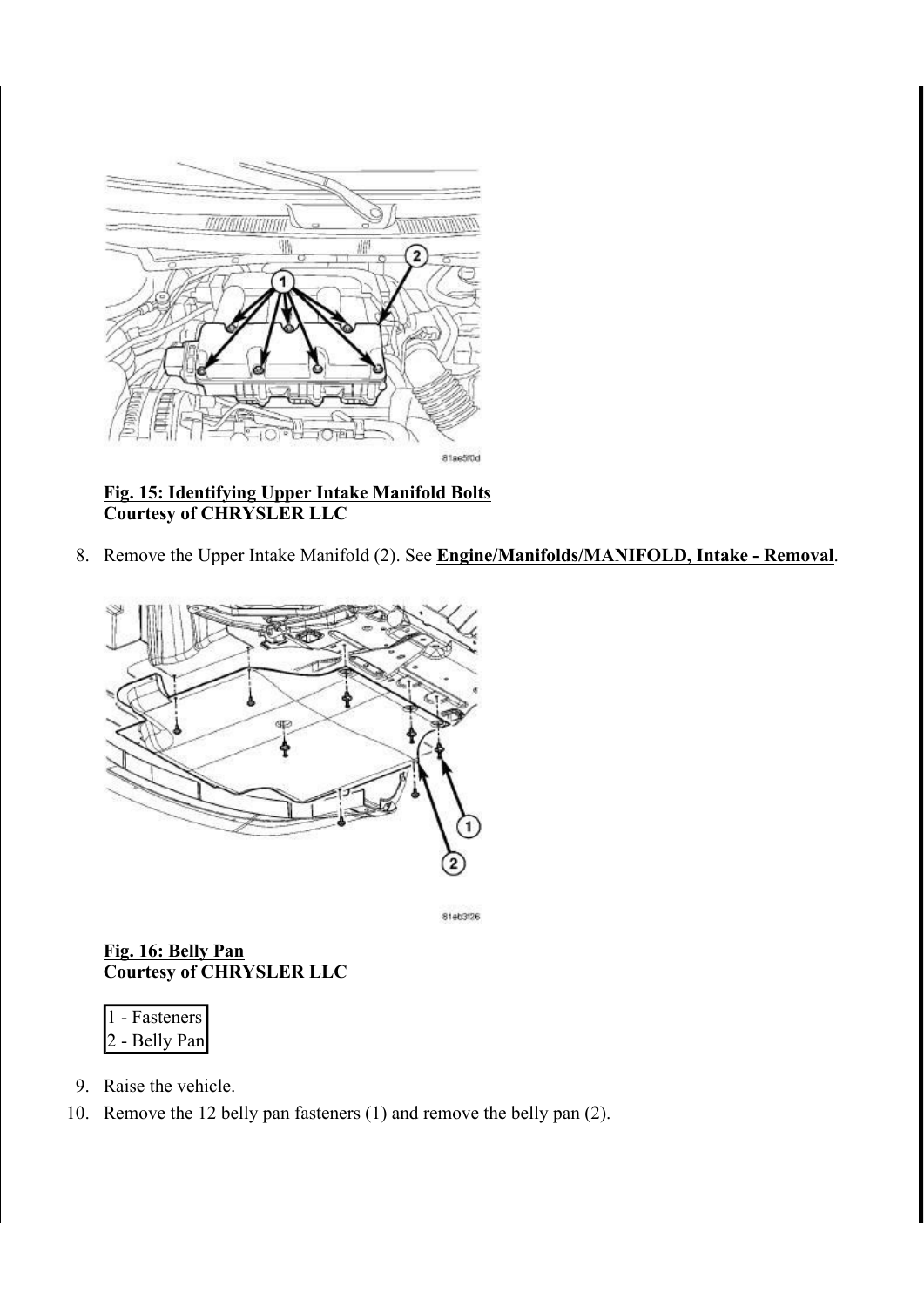

Fig. 17: Left Lower Splash Shield Courtesy of CHRYSLER LLC

11. Remove the Right Forward Splash Shield (2). Refer to **Body/Exterior/SHIELD, Splash - Removal**.



Fig. 18: Right Lower Splash Shield Courtesy of CHRYSLER LLC

12. Remove the Left Forward Splash Shield (2). Refer to **Body/Exterior/SHIELD, Splash - Removal**.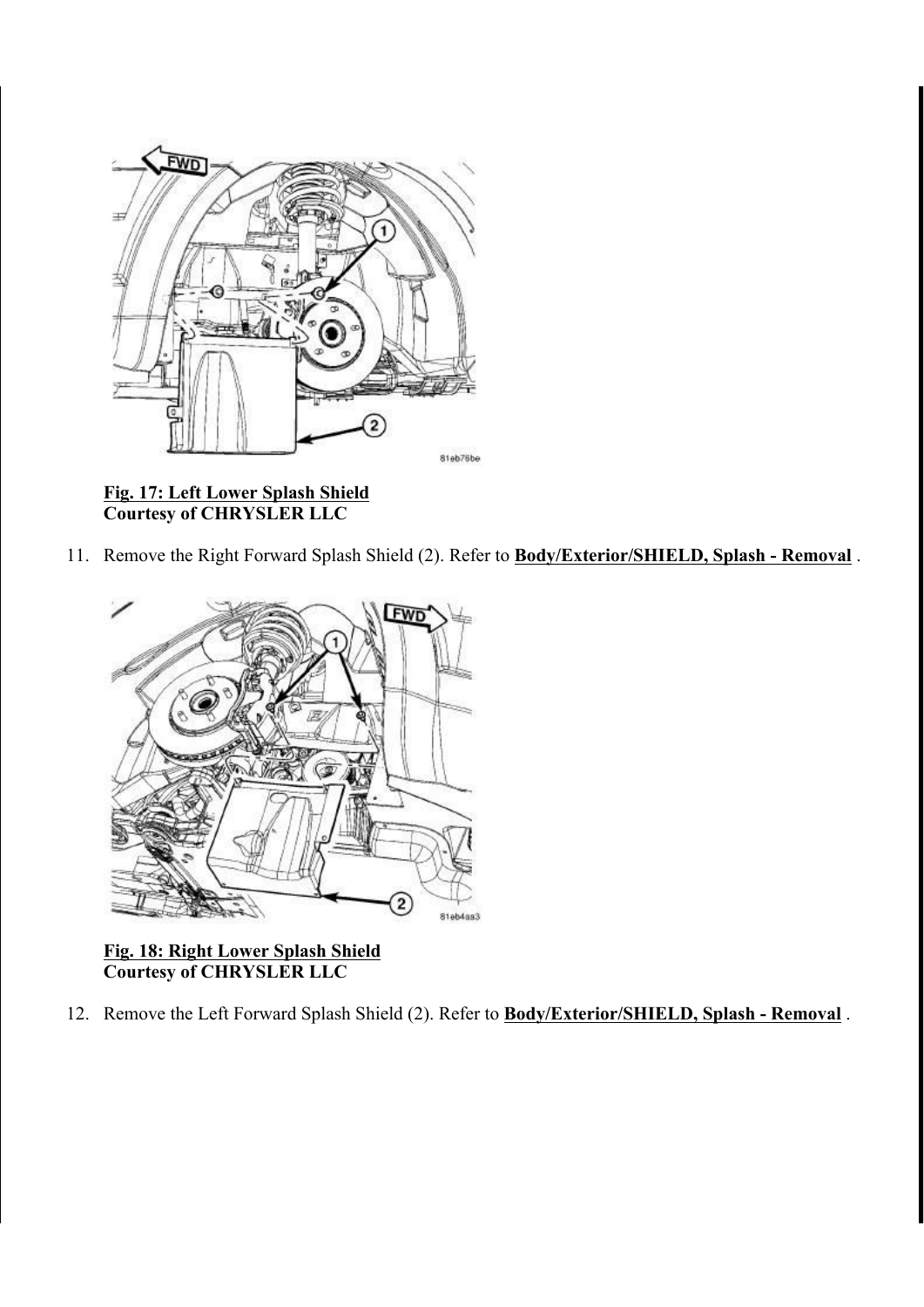

Fig. 19: Front Closeout Panel Courtesy of CHRYSLER LLC

13. Remove the Front Closeout Panel (2). Refer to Frame and Bumpers/Bumpers/FASCIA, Front Lower - Removal .



Fig. 20: 3.5L ENGINE ACCESSORY DRIVE BELT ROUTING Courtesy of CHRYSLER LLC

- 1 IDLER PULLEY 2 - P/S PUMP 3 - A/C COMPRESSOR 4 - CRANKSHAFT 5 - TENSIONER 6 - GENERATOR
- 14. Remove the accessory drive belt (6). Refer to **Cooling/Accessory Drive/BELT**, Serpentine -Removal .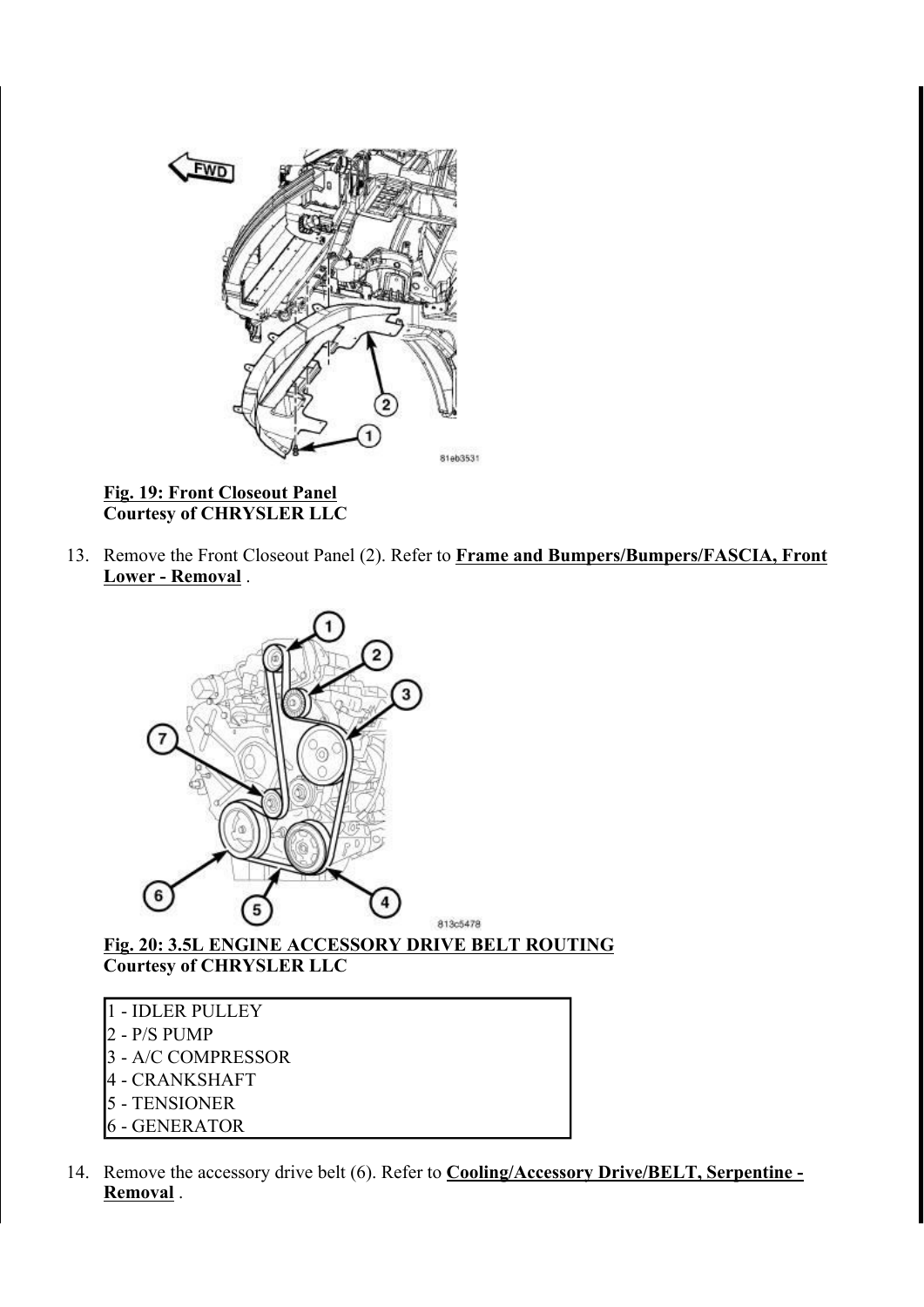

81ae084e

#### Fig. 21: Exhaust Extension Pipe & Gasket Courtesy of CHRYSLER LLC

- 15. Disconnect the Exhaust Extension Pipe (1) and gasket (2) from the Crossunder pipe (3).
- 16. Remove the Cross Under Pipe (3). Refer to **Exhaust System/PIPE, Exhaust Crossunder -**Removal .



Fig. 22: Transmission Crossmember Courtesy of CHRYSLER LLC

17. Remove the fore-aft crossmember (1). Refer to Frame and Bumpers/Frame/CROSSMEMBER -Removal .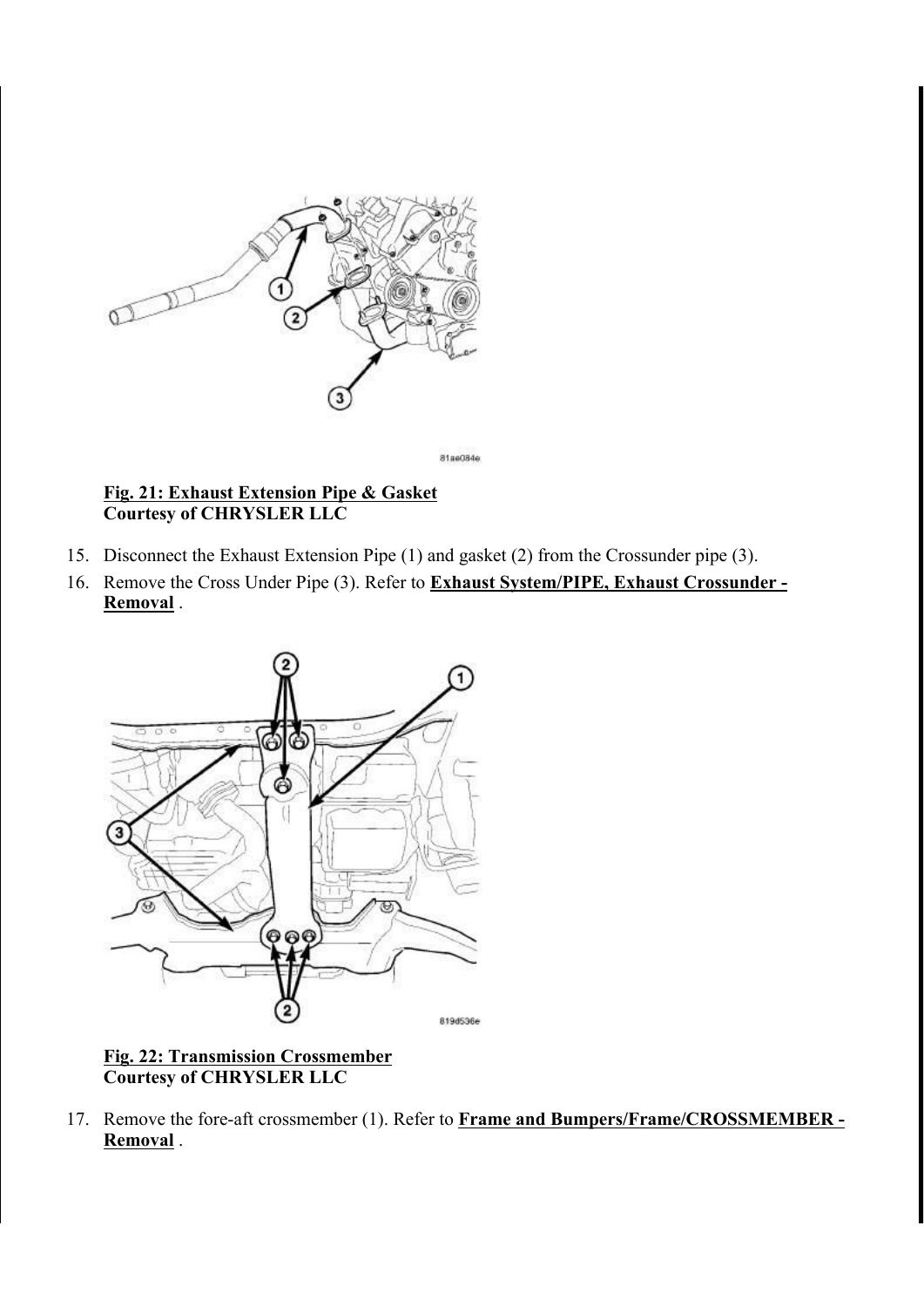

81100967

## Fig. 23: Right Maniverter Courtesy of CHRYSLER LLC

- 18. Remove the Right Front Half Shaft assembly. Refer to **Differential and Driveline/Half Shaft -**Removal .
- 19. Remove the Right Maniverter. See Engine/Manifolds/MANIFOLD, Exhaust Removal.



#### Fig. 24: Maniverter Retaining Bolts Courtesy of CHRYSLER LLC

20. Remove the Left Maniverter (6). See Engine/Manifolds/MANIFOLD, Exhaust - Removal.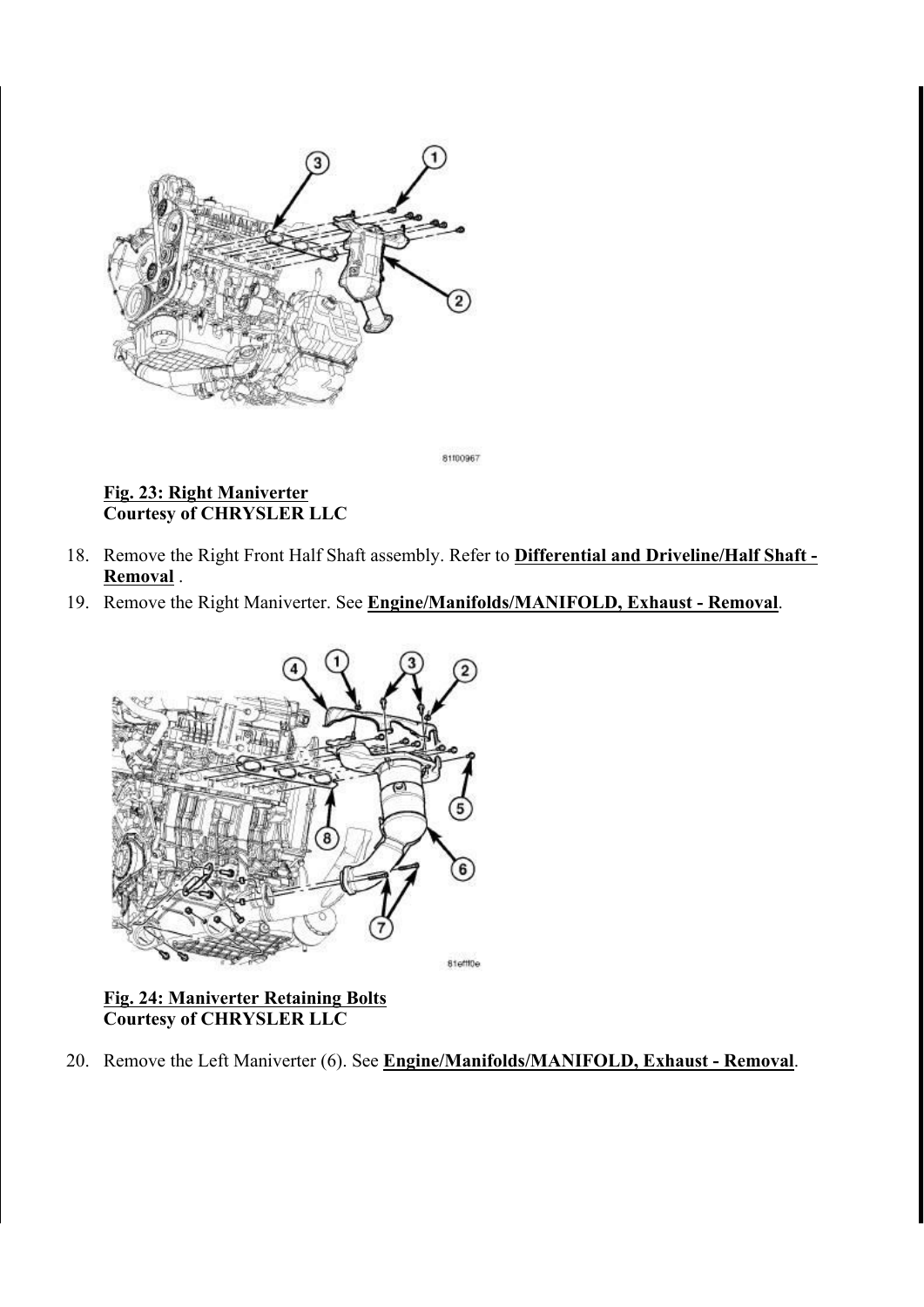

81115abd

Fig. 25: Power Transfer Unit Mounting Courtesy of CHRYSLER LLC

- 1 BRACKET
- 2 HEAT SHIELD
- 3 BRACKET
- 4 BRACE
- 5 POWER TRANSFER UNIT
- 21. If equipped, remove the PTU (5). Refer to **Transmission and Transfer Case/Power Transfer Unit -**Removal .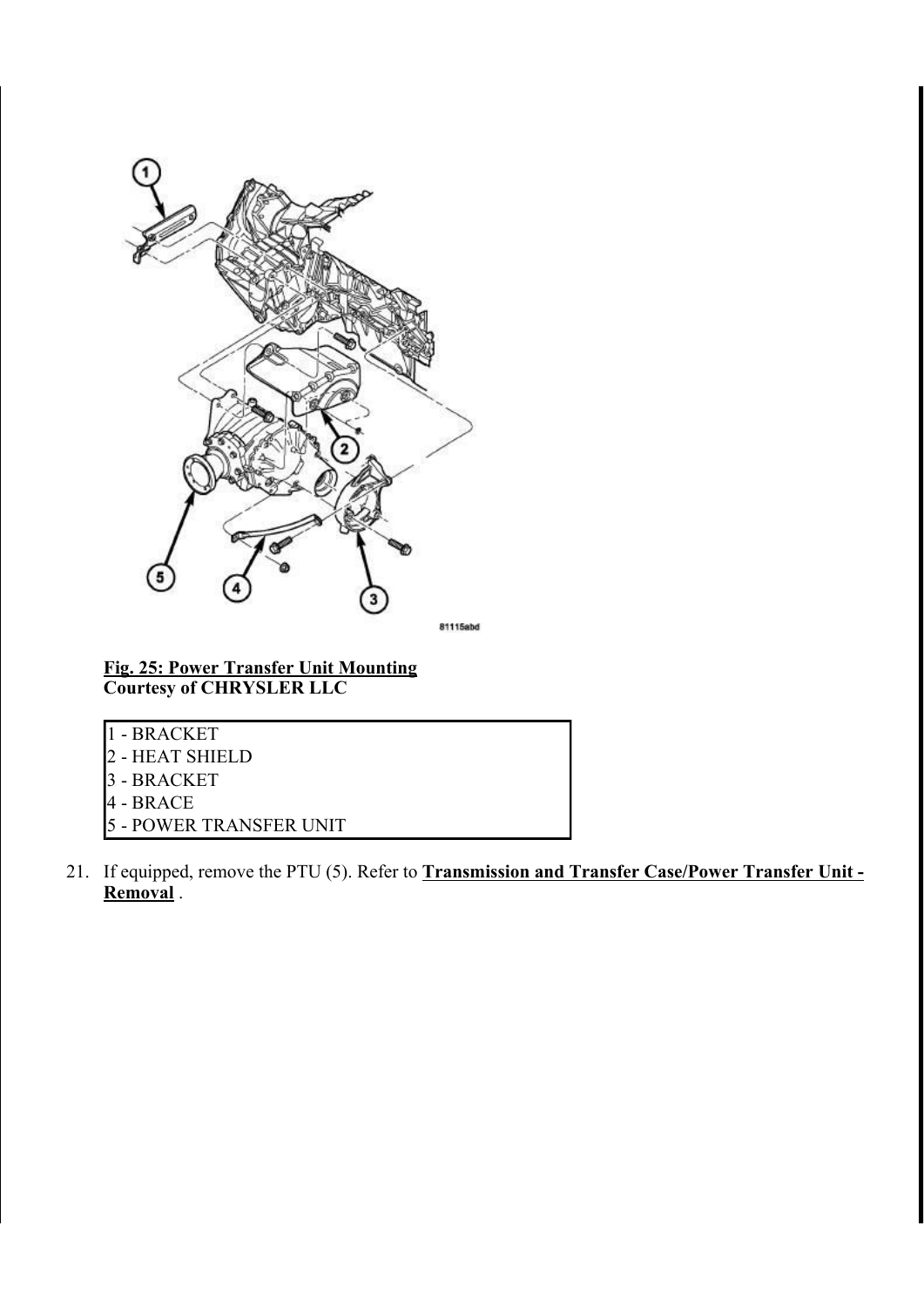

Courtesy of CHRYSLER LLC

22. Remove the Front Engine Mount Bracket (2). See Engine/Engine Mounting/INSULATOR, Engine Mount - Removal.



81ae5bf4

### Fig. 27: Lower Coolant Hose From Return Tube Courtesy of CHRYSLER LLC

- 23. Disconnect the Lower Coolant Hose (1) from the return tube (2).
- 24. Remove the Left Front Half Shaft. Refer to **Differential and Driveline/Half Shaft Removal**.
- 25. Lower Vehicle.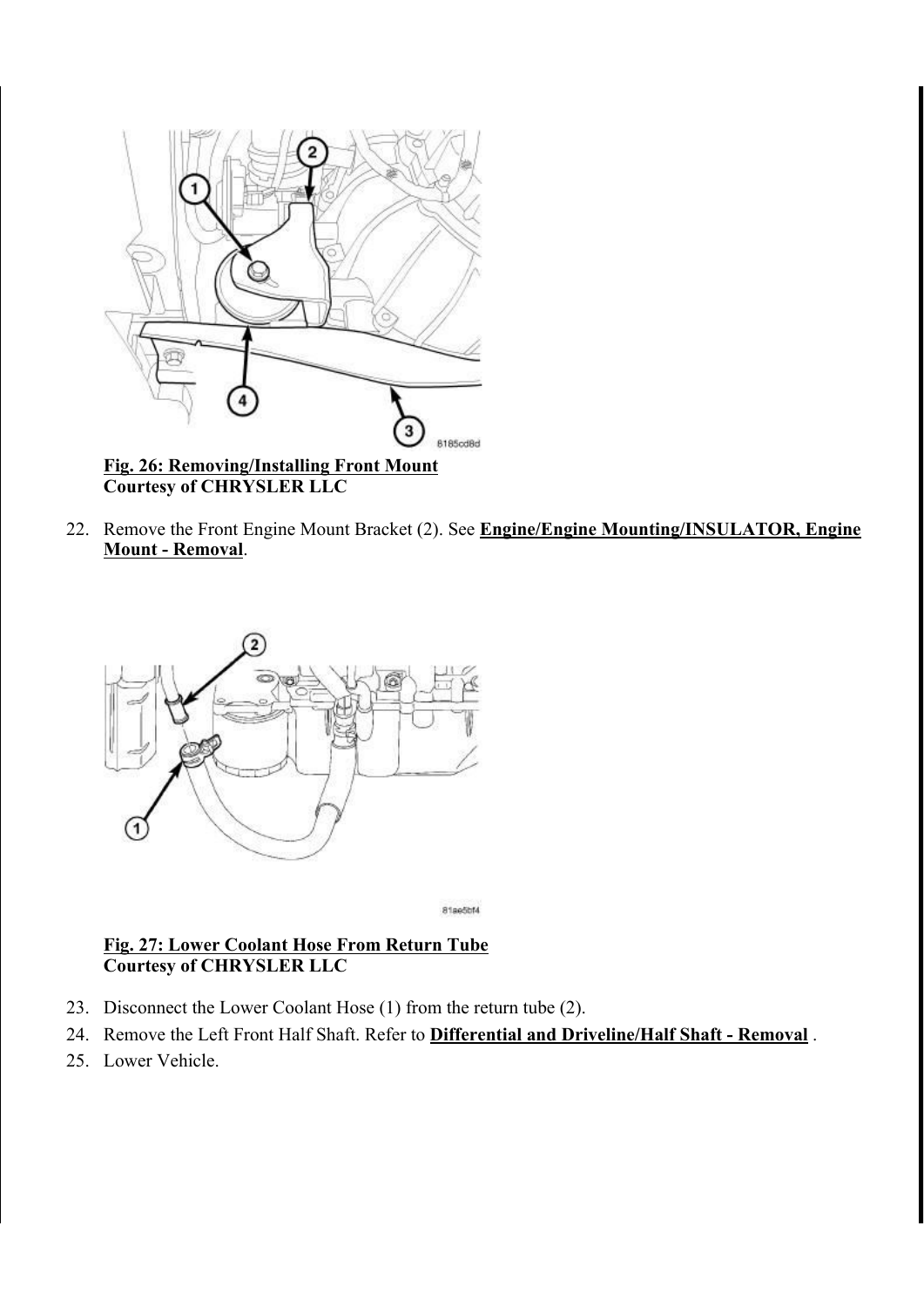

Fig. 28: Engine Harness Connectors Courtesy of CHRYSLER LLC

26. Disconnect the engine harness PCM (1), 12-way (2), ground (3), 8-way (4) connectors.



8110186d

#### Fig. 29: Transaxle Harness Connectors Courtesy of CHRYSLER LLC

27. Disconnect the transaxle harness PCM (1), and 6-way (2) connectors.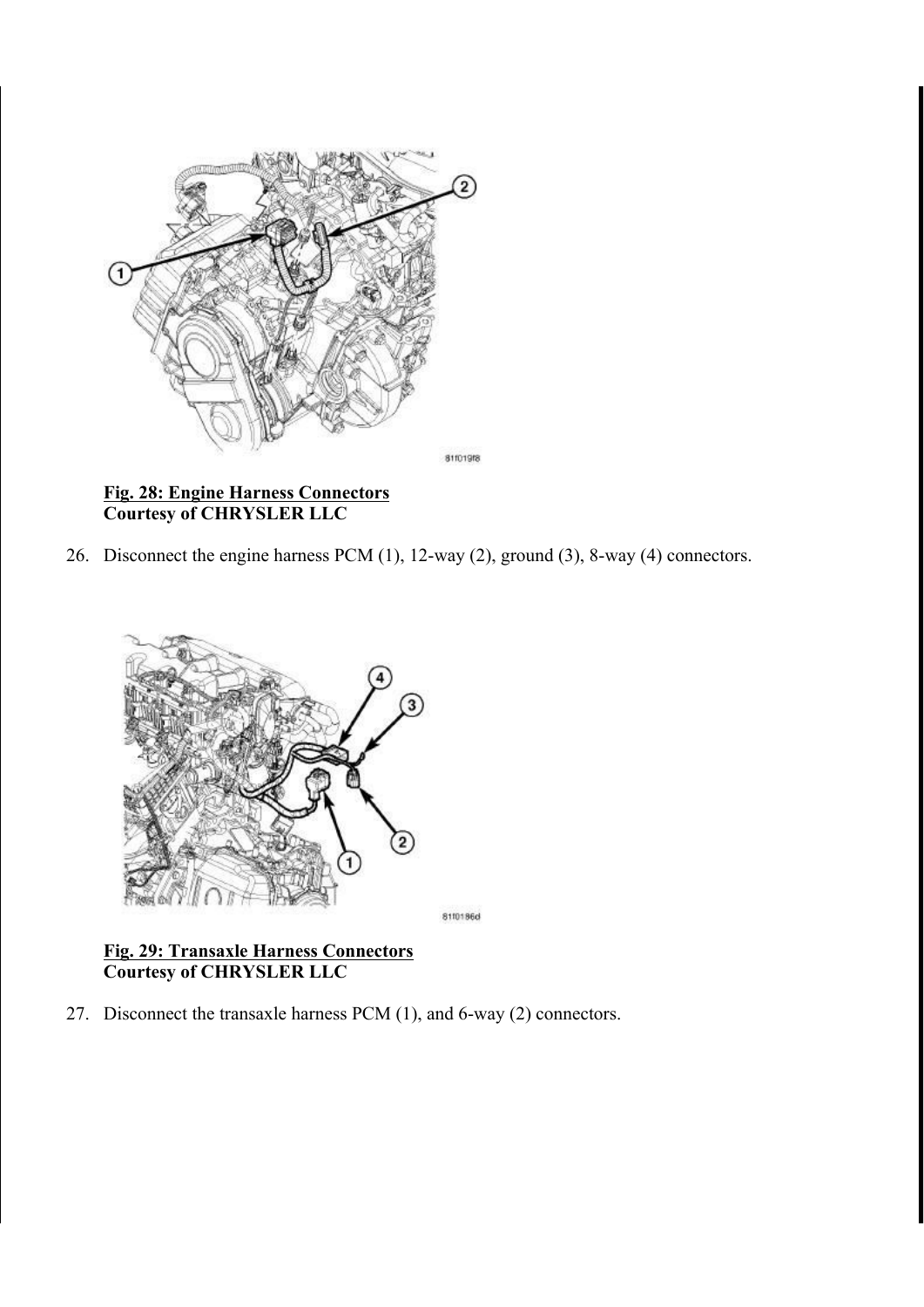

81944e1b

#### Fig. 30: Transaxle Shifter Cable Courtesy of CHRYSLER LLC

28. Disconnect the transaxle shifter cable (1).



#### Fig. 31: Transaxle Cooler Lines Courtesy of CHRYSLER LLC

29. Disconnect the transaxle cooler lines (1).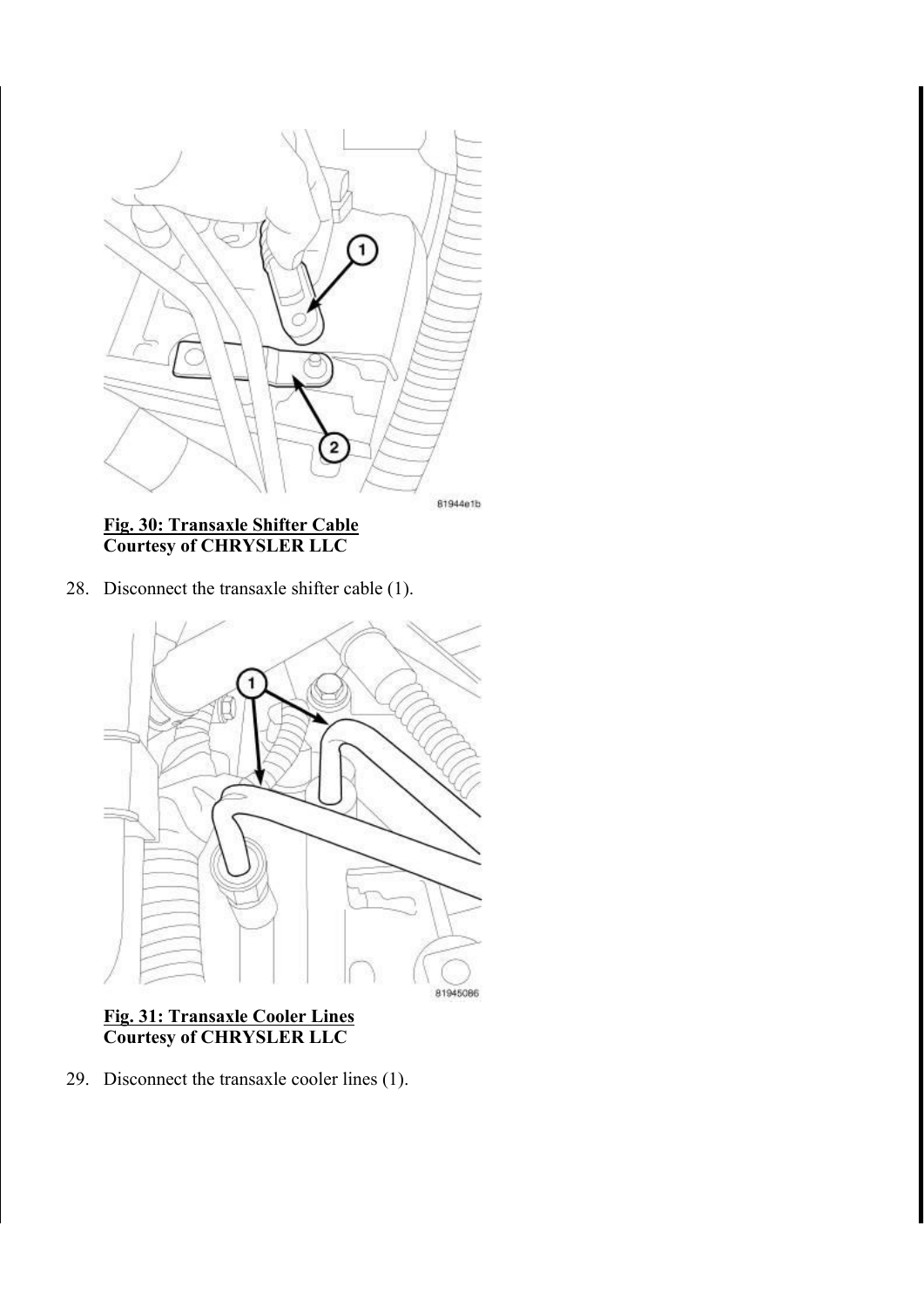

30. Disconnect the ground (3) from the side of the transaxle.



#### Fig. 33: GROUND CABLE AT FRONT MOUNT Courtesy of CHRYSLER LLC

31. Disconnect the ground (3) from the front of the transaxle.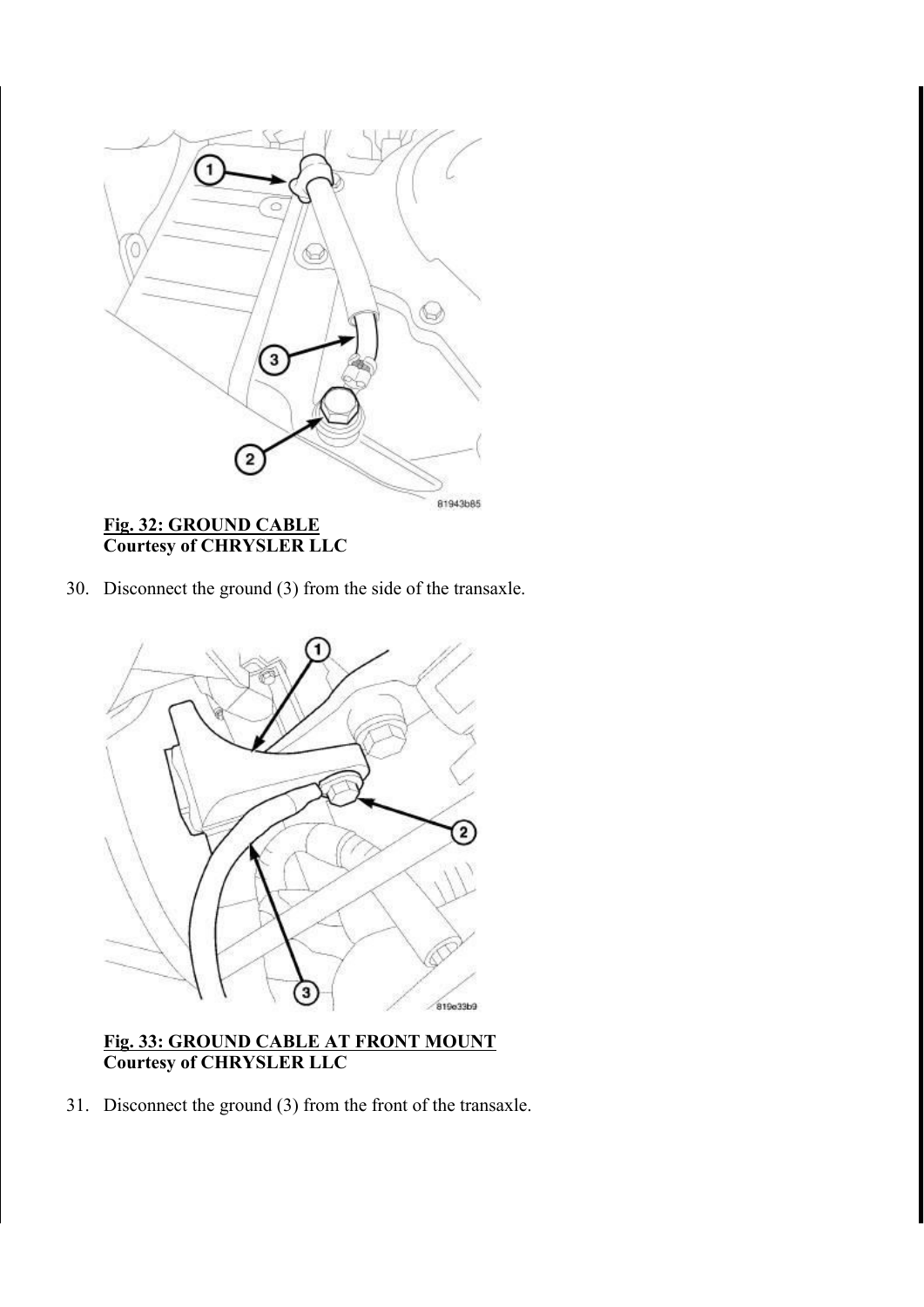

#### Fig. 34: Identifying Positive Cable Retaining Nut & Cable Courtesy of CHRYSLER LLC

32. Disconnect the positive auxiliary battery post cable (2) and the negative battery cable from the left shock tower and position aside.



81ae5b76

## Fig. 35: Heater Core Supply Hose Courtesy of CHRYSLER LLC

33. Disconnect the heater core supply hose (1) from the intake manifold outlet (2).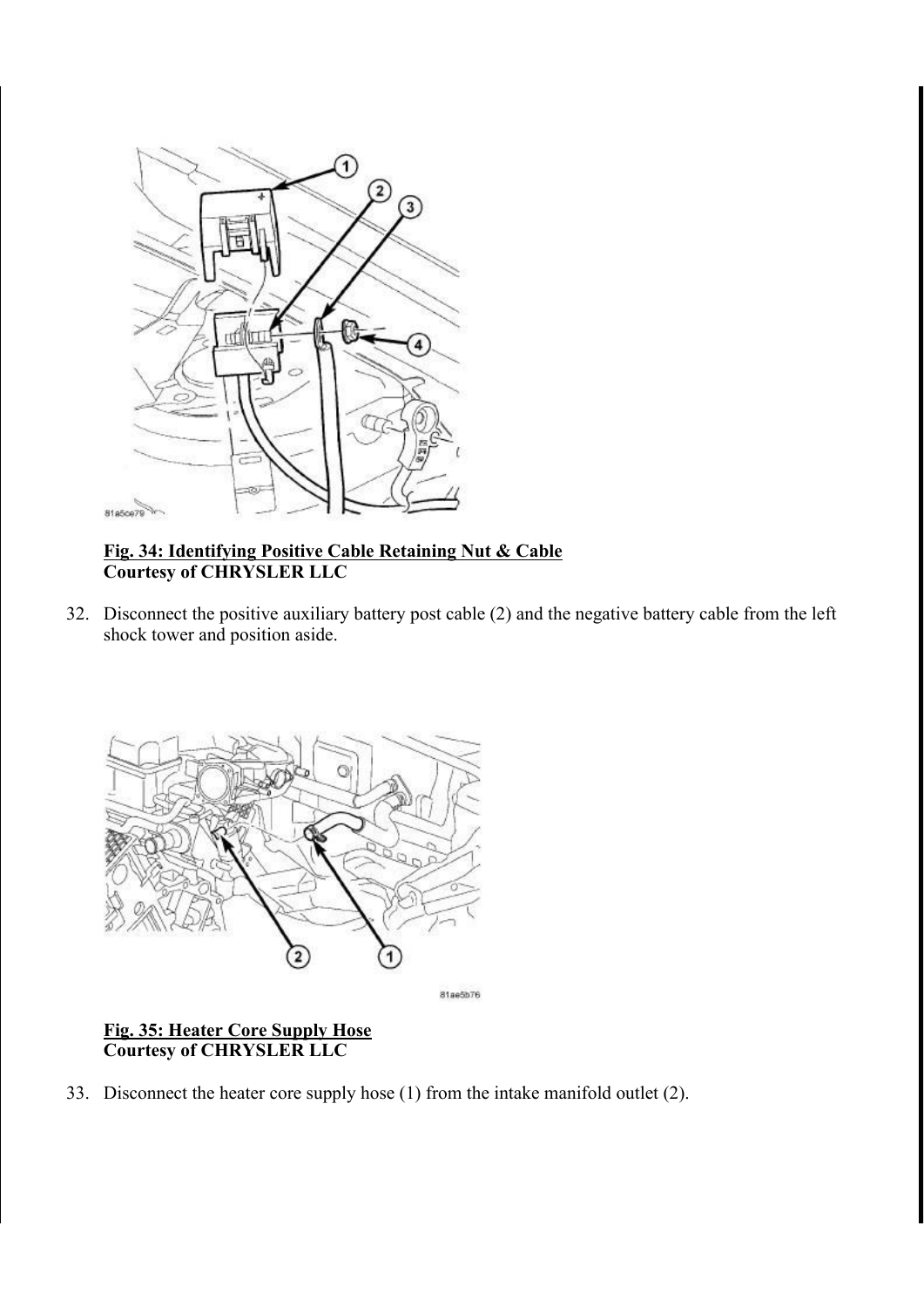

#### Fig. 36: COOLANT RECOVERY CONTAINER - PRESSURE SYSTEM Courtesy of CHRYSLER LLC

34. Disconnect the coolant reservoir overflow hose (2) from the coolant bottle (4) and position aside.



#### Fig. 37: Upper Radiator Hose From Thermostat Housing Courtesy of CHRYSLER LLC

35. Disconnect the Upper Radiator hose (1) from the thermostat housing (2) and position aside.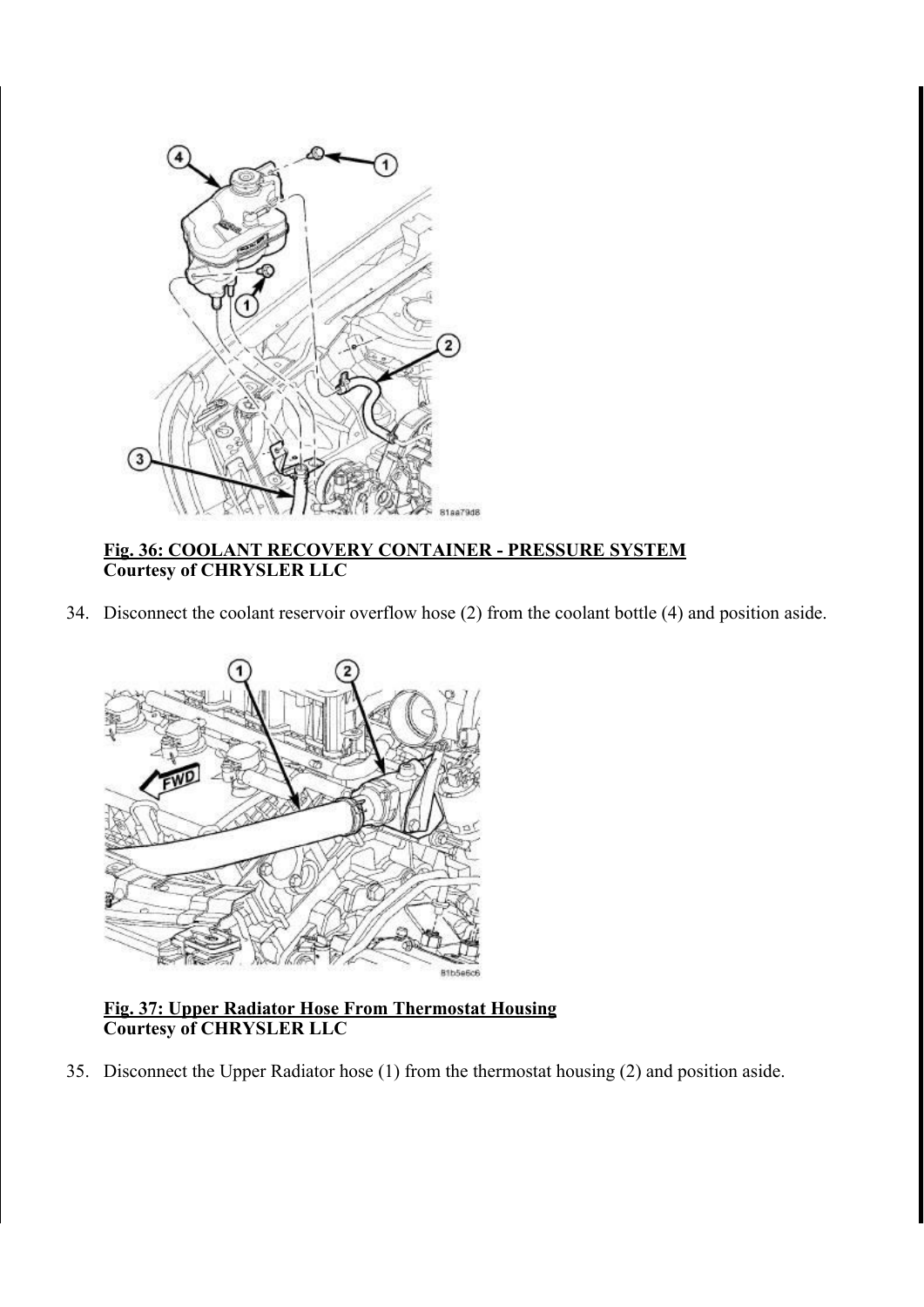

#### Fig. 38: A/C Discharge Line-Compressor Courtesy of CHRYSLER LLC

- 36. Disconnect both A/C lines (1) and (2) and the harness connector from the A/C compressor (3).
- 37. Remove the  $A/C$  compressor (3). Refer to **Heating and Air** Conditioning/Plumbing/COMPRESSOR, A/C - Removal .



Courtesy of CHRYSLER LLC

- 38. Remove the Fan Module. Refer to **Cooling/Engine/FAN, Cooling Removal**.
- 39. Remove the bolt, and the engine oil dipstick tube (2).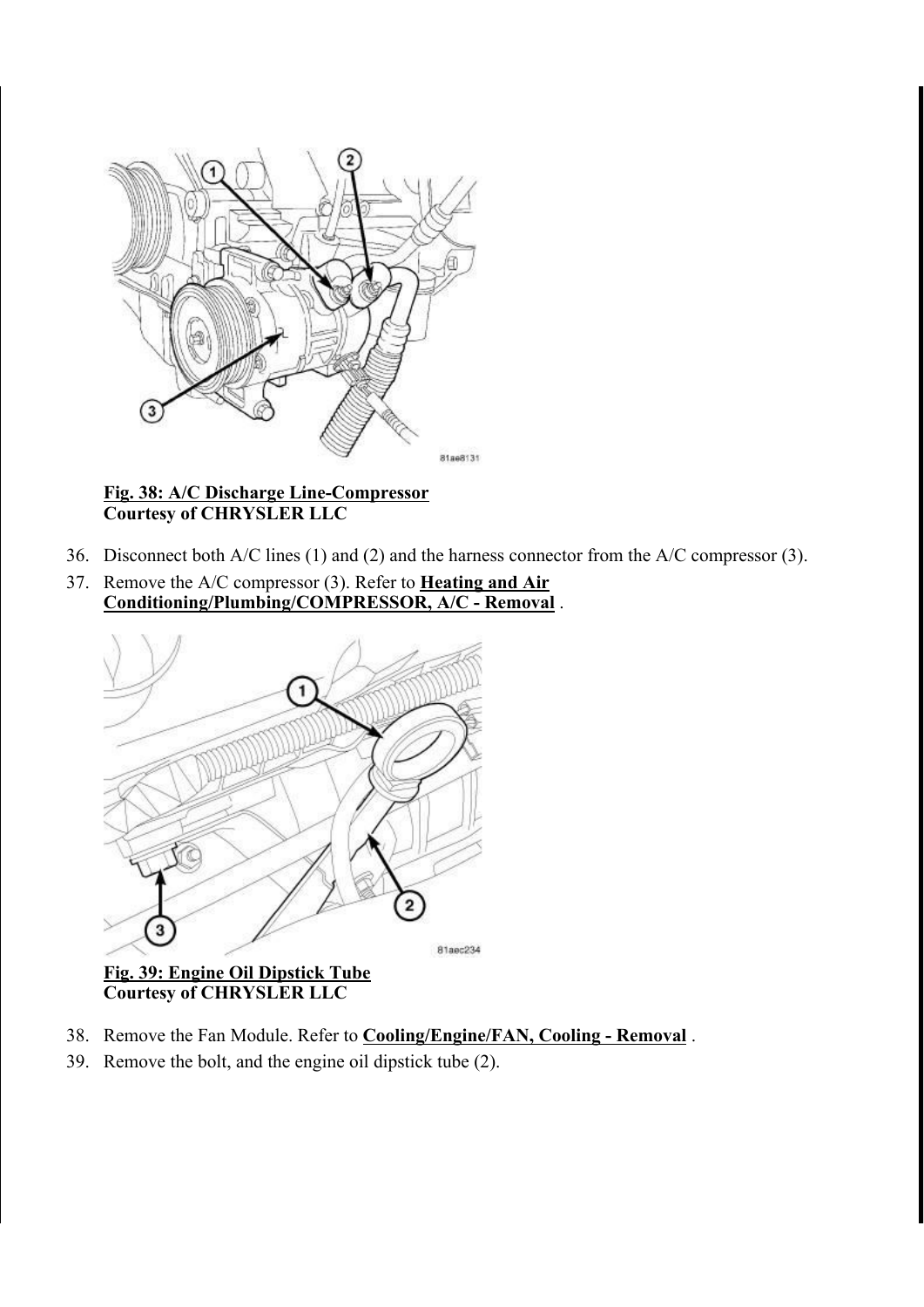

#### Fig. 40: Power Steering Line Retainer Bolt Courtesy of CHRYSLER LLC

40. Remove the power steering line retainer bolt (2).



#### Fig. 41: Power Steering Pump & Reservoir Courtesy of CHRYSLER LLC

41. Position the power steering pump (2) and reservoir aside in the engine compartment. Avoid opening the power steering system by leaving the power steering lines connected.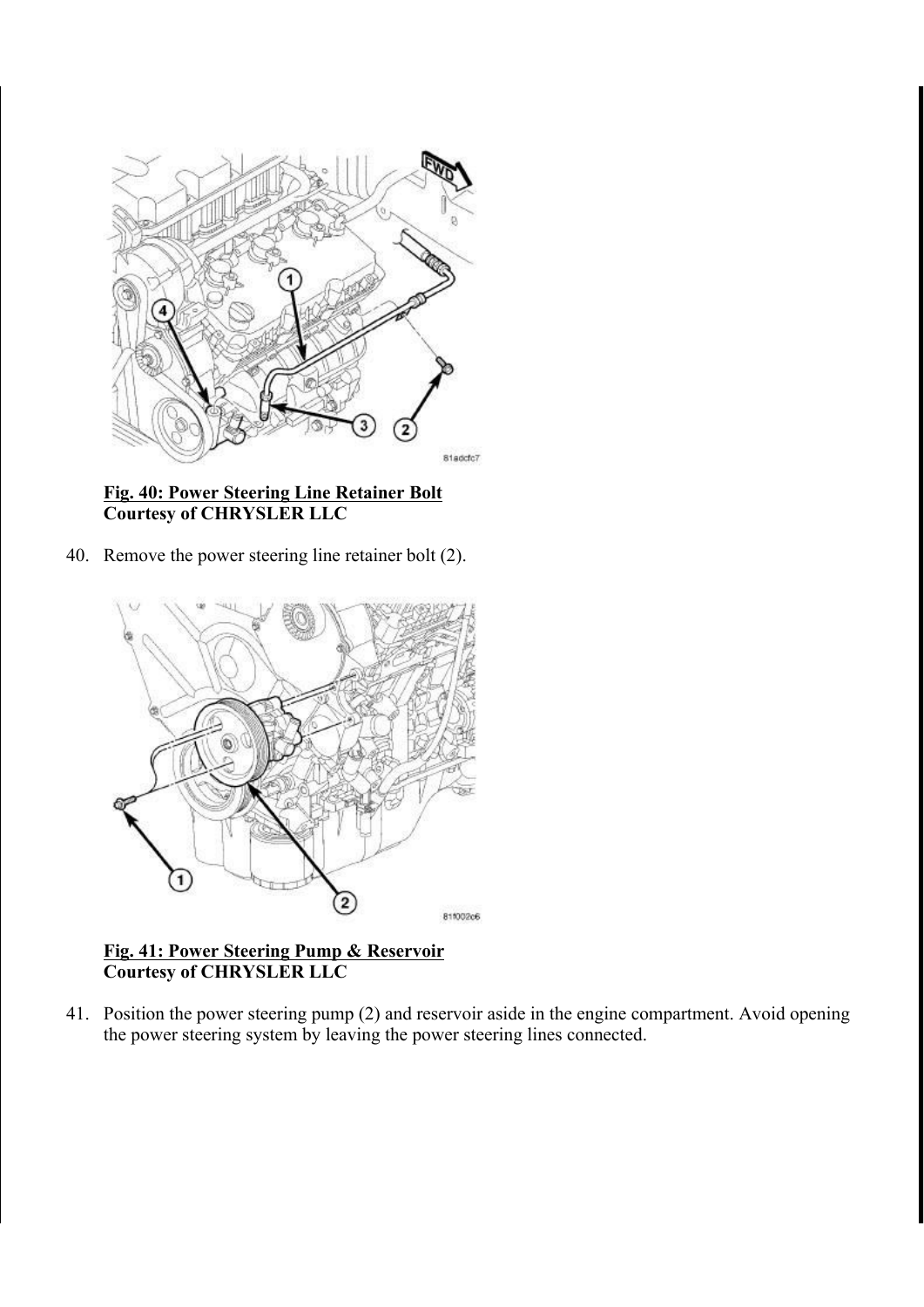

#### Fig. 42: Front Engine Fixture Brackets Courtesy of CHRYSLER LLC

1 - 8130 ADAPTER 2 - ENGINE CRADLE POST

- 42. Position vehicle height to allow engine dolly 6135 and cradle 6710A with posts 6848 to be installed under vehicle.
- 43. Align the front right engine cradle post (2) with the Lift Point Hole in the Engine Block.
- 44. Align the front left engine cradle post and 8130 support bracket (1) with the lift point hole in the engine block.



#### Fig. 43: Rear Engine Fixture Brackets Courtesy of CHRYSLER LLC

1 - 10107-2 ADAPTER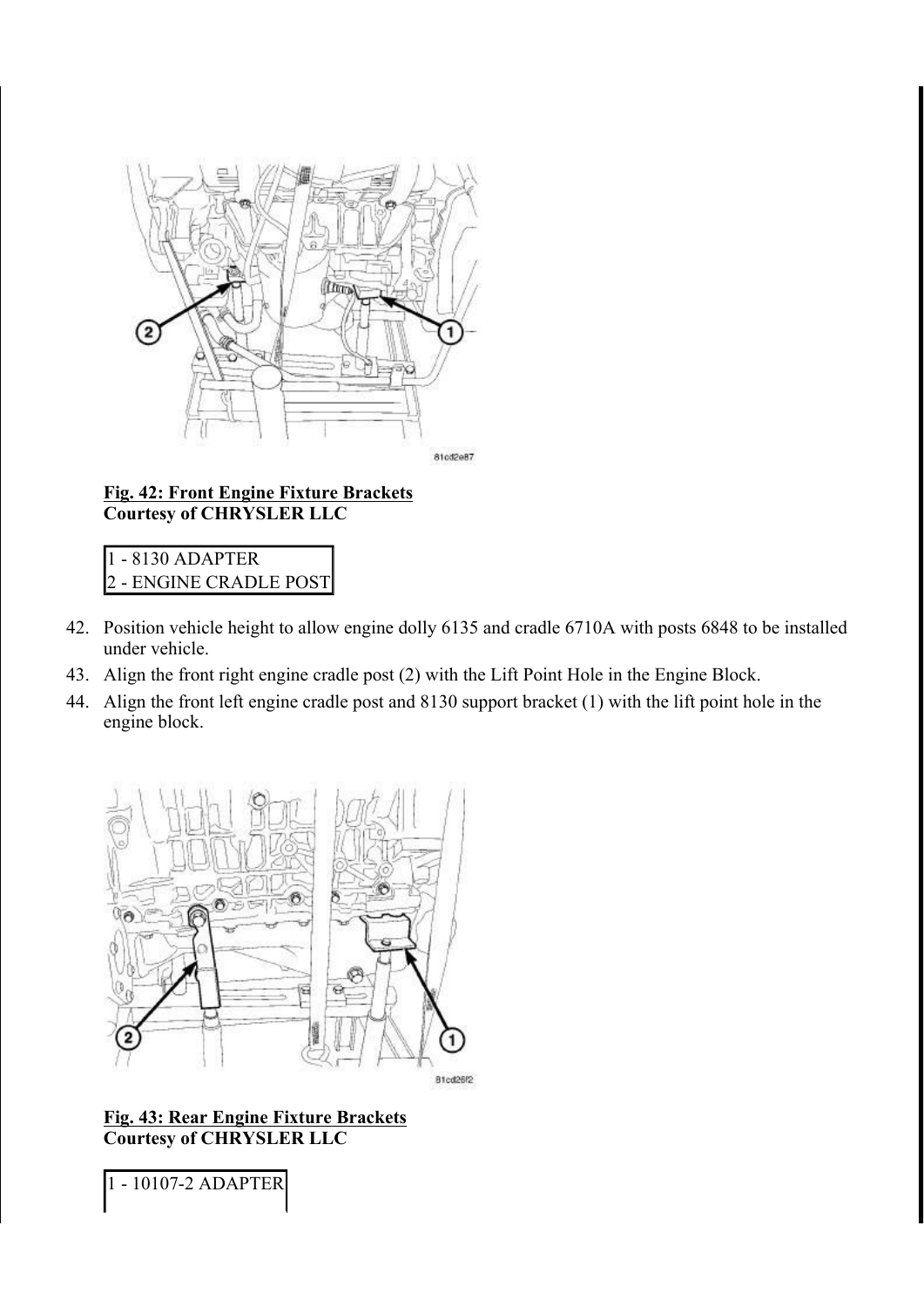## 2 - 10107-1 ADAPTER

- 45. Install 10107-1 Support Bracket (2) in the engine block, and align the left rear engine cradle post with the hole in the support bracket.
- 46. Install 10107-2 Support Bracket (1) in the engine block, and align the right rear engine cradle post with the hole in the support bracket.



80b39592

#### Fig. 44: ENGINE REMOVAL CRADLE Courtesy of CHRYSLER LLC

- 1 SAFETY STRAPS
- 2 SPECIAL TOOL 6135
- 3 SPECIAL TOOL 6710
- 47. Install safety straps (1) so that they securely hold the powertrain assembly in the engine cradle. Tighten the fasteners at the base of each engine cradle post, and verify that the engine cradle posts are fully engaged in the lifting points.
- 48. Lower vehicle so weight of the engine and transmission ONLY is on the cradle.